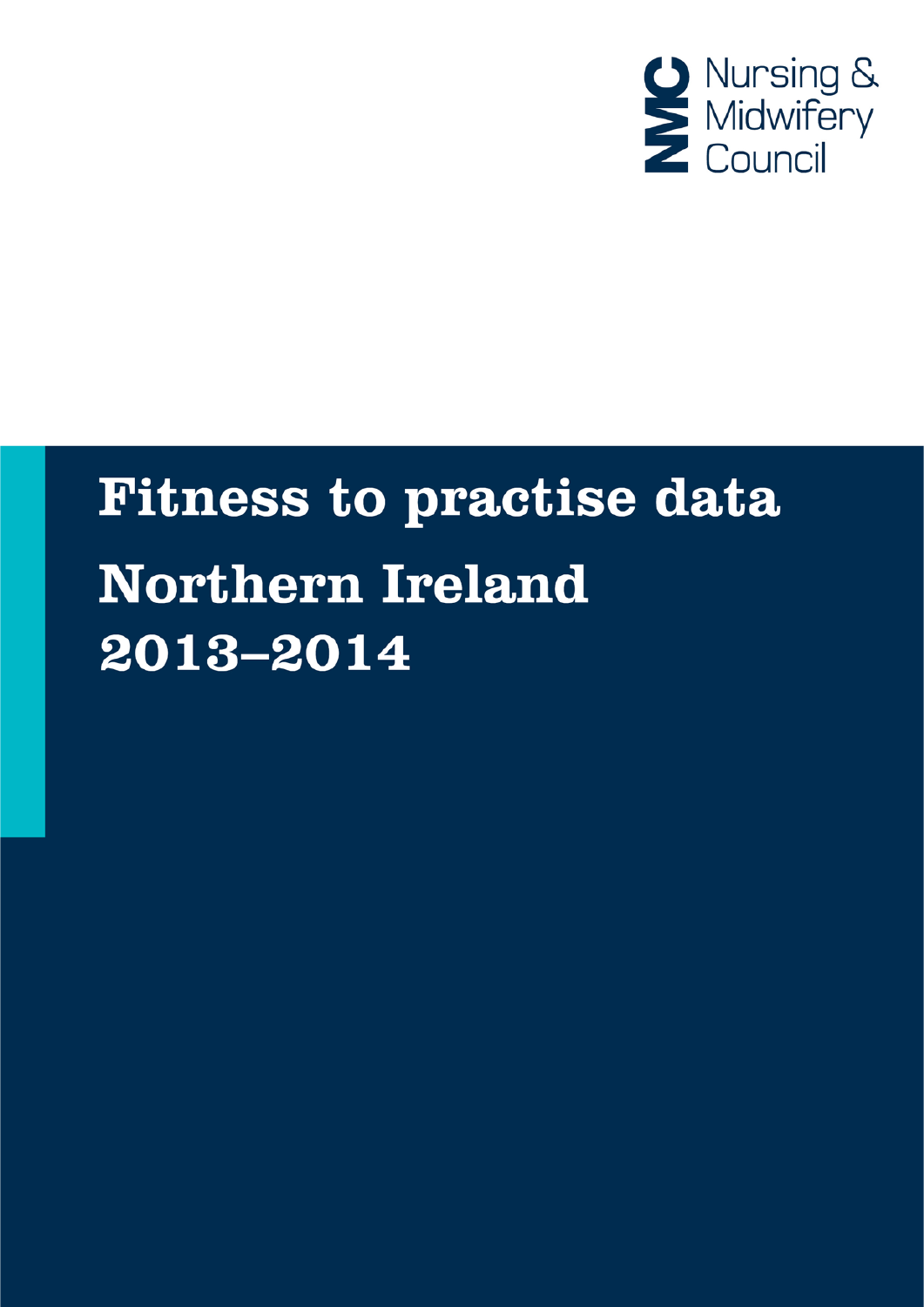## **Introduction**

This report is a supplement to the Nursing and Midwifery Council annual fitness to practise report 2013–2014. The annual fitness to practice report explains our work across the UK, while this supplement focuses exclusively on the group of NMC registrants (nurses and midwives) who were registered with an address in Northern Ireland on 31 March 2014. Supplements that focus on those with registered addresses in Scotland, Wales and England are also available.

This supplement explains the number and types of cases the NMC looked at and what happened in cases of those with a registered address in Northern Ireland.

# **Referrals to the NMC**

As shown in the chart below, of the 3,925 new referrals raising concerns about nurses and midwives received by the NMC in 2013–2014 122 (three percent) of the nurses and midwives are known to have had a registered address in Northern Ireland on 31 March 2014. This is broadly in line with the proportion on the register.

It is important to note that this group are identified by their 'registered address' which is the residential address that is provided to the NMC by the registrant. While it is likely that this will be in the same region as the nurse is currently living and working, it is possible for the registrant to not yet have their updated residential address having moved or be working away from their region of residence.

| <b>Country</b>                      | <b>Number on</b><br>register | <b>Percentage</b><br>of register | <b>Number of</b><br>referrals | <b>Percentage</b><br>of referrals |
|-------------------------------------|------------------------------|----------------------------------|-------------------------------|-----------------------------------|
| England                             | 537,140                      | 79%                              | 3,164                         | 81%                               |
| Scotland                            | 68,050                       | 10%                              | 374                           | 10%                               |
| Wales                               | 34,259                       | 5%                               | 230                           | 6%                                |
| Northern Ireland                    | 23,291                       | 3%                               | 122                           | 3%                                |
| Overseas (including EU)             | 18,118                       | 3%                               | 35                            | Less than 1%                      |
| <b>Total</b>                        | 680,858                      | 100%                             | 3,925                         | 100%                              |
| Unidentified referrals <sup>2</sup> |                              |                                  | 762                           |                                   |
| <b>Total referrals</b>              | -                            | -                                | 4,687                         |                                   |

## **Table 1: New referrals by country compared to registration by country [1](#page-1-0)**

<span id="page-1-0"></span> $\frac{1}{1}$ Refers to the country in which the registered address of a nurse or midwife is situated. <sup>2</sup>

<span id="page-1-1"></span>At 31 March 2014, there were 762 unidentified referrals. This number includes referrals that were received and closed during 2013–2014 because a registered nurse or midwife could not be identified and cases where we had yet to identify a registered nurse or midwife by 31 March 2014.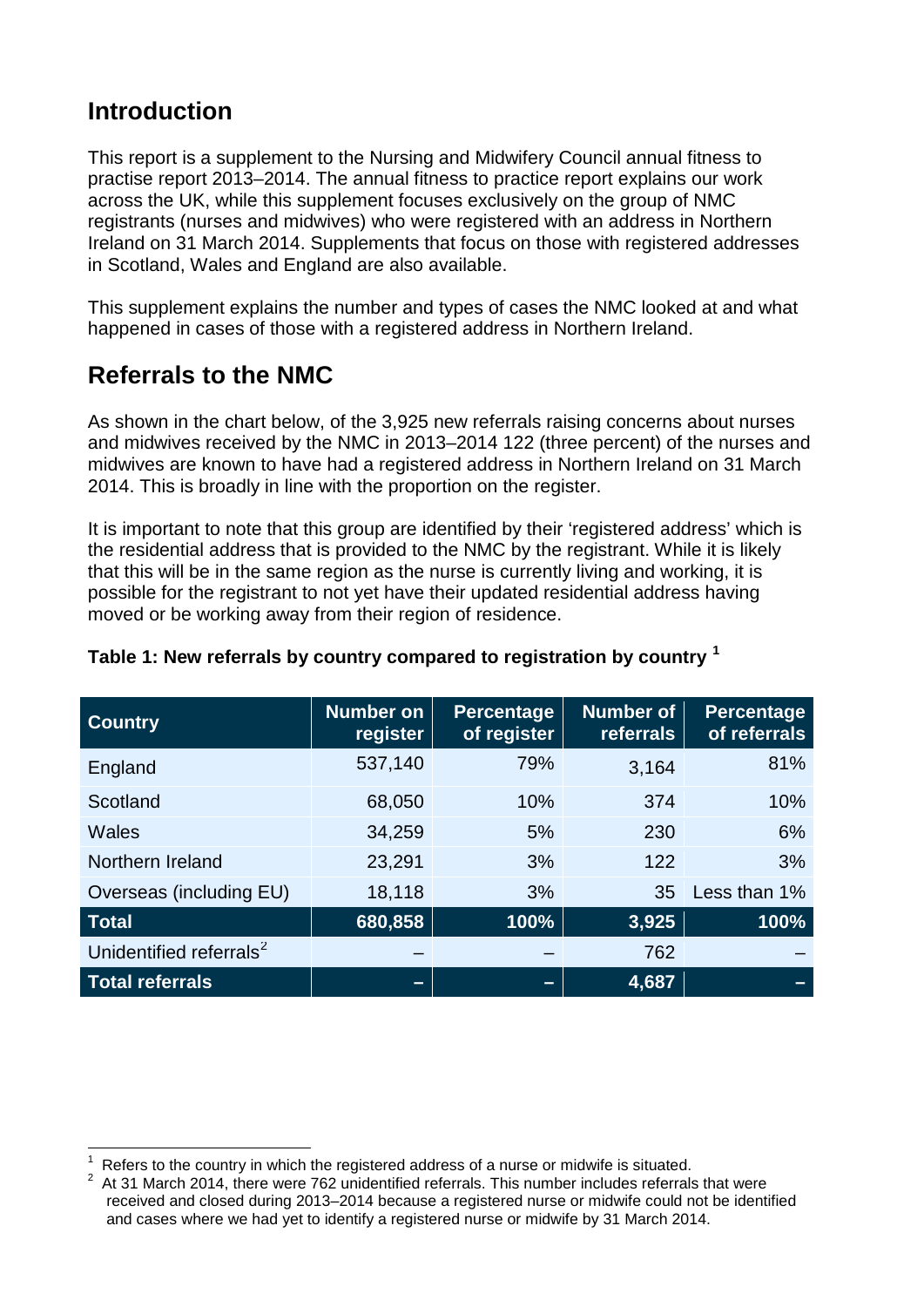## **Who referred cases to us in 2013–2014?**

Anyone can tell us if they have a concern about a nurse or midwife's fitness to practise. The table and chart below show (for nurses and midwives registered in Northern Ireland) the proportion of referrals received from various sources.

## **Table 2: Source of referrals about nurses and midwives registered in Northern Ireland in 2013–2014**

| <b>Source of new referrals</b>            | <b>Percentage</b> |
|-------------------------------------------|-------------------|
| Employer                                  | 53%               |
| Police                                    | 14%               |
| Self referral                             | 12%               |
| Member of public, service user or patient | 10%               |
| Other                                     | 8%                |
| Referrer unknown                          | 2%                |
| Other regulatory or professional body     | 1%                |
| <b>NMC Registrar</b>                      | Less than 1%      |
| Total                                     | 100%              |

## **Chart 1: Source of referrals about nurses and midwives registered in Northern Ireland in 2013–2014**

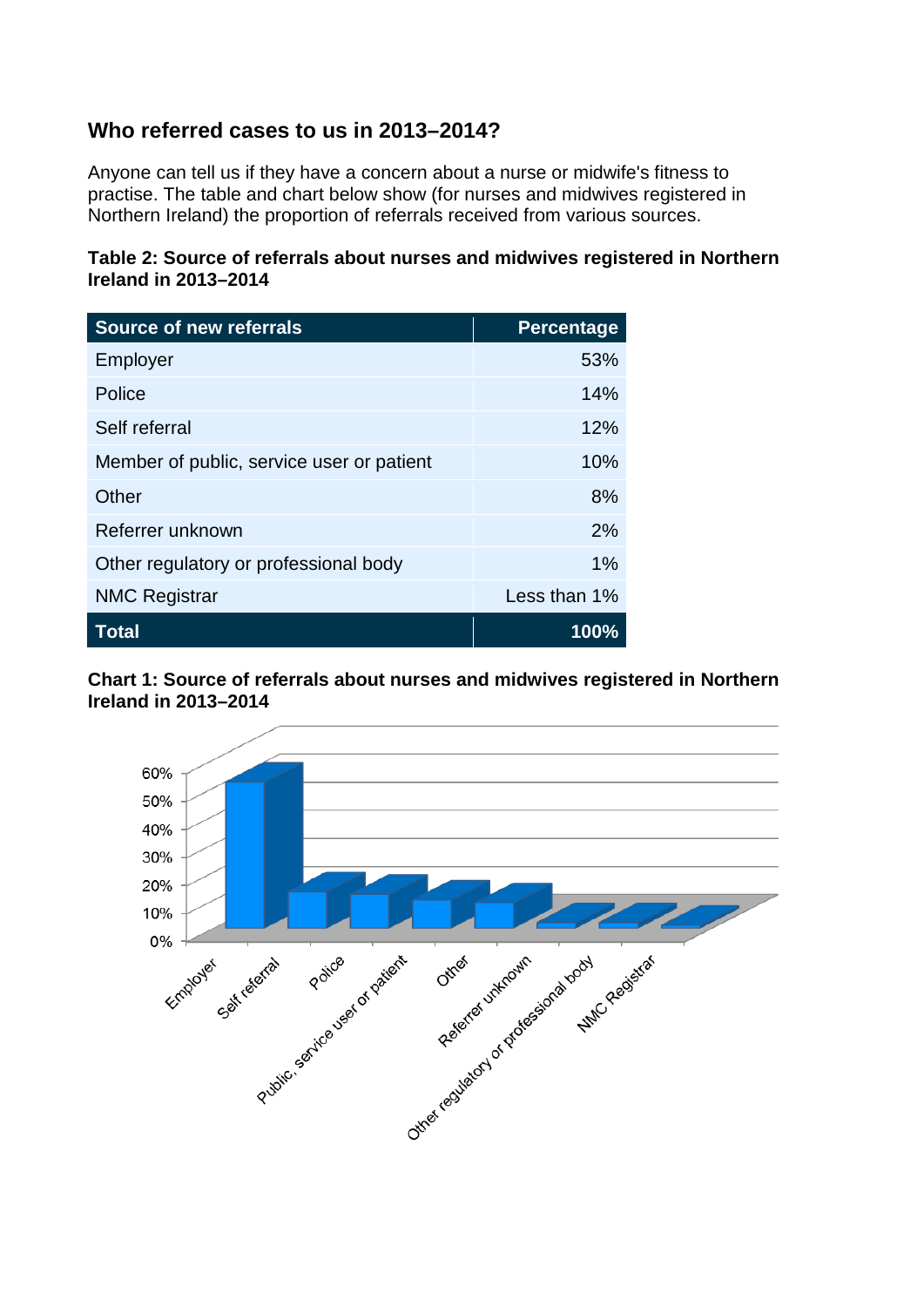# **Nature of allegations referred to us**

The table below shows the main types of allegations made in new referrals we received during 2013–2014 relating to nurses and midwives with a registered address in Northern Ireland.

Many cases involve more than one type of allegation about a particular nurse or midwife. The data is therefore based on the proportion of allegations rather than the proportion of cases.

## **Table 3: Breakdown of all allegation types**

| Types of allegations*                                                                                          | <b>Percentage</b> |  |
|----------------------------------------------------------------------------------------------------------------|-------------------|--|
| <b>Misconduct</b>                                                                                              | 69%               |  |
| Criminal                                                                                                       | 22%               |  |
| Lack of competence                                                                                             | 5%                |  |
| Health                                                                                                         | 3%                |  |
| Ongoing police investigation                                                                                   | 1%                |  |
| <b>Fraudulent entry</b>                                                                                        | Less than 1%      |  |
| <b>Total</b>                                                                                                   | 100%              |  |
| المرزامة والمعرا بالمراجع والمستملون والمرزامات والمساحي والمستلم والمستطرح والملاحس والمستقصص والمستحمر والتخ |                   |  |

The percentages in this table do not relate to individual referrals but individual allegations. Some referrals contain more than one allegation type therefore they will appear in more than one allegation category.

## **Chart 2: Breakdown of all allegation types**

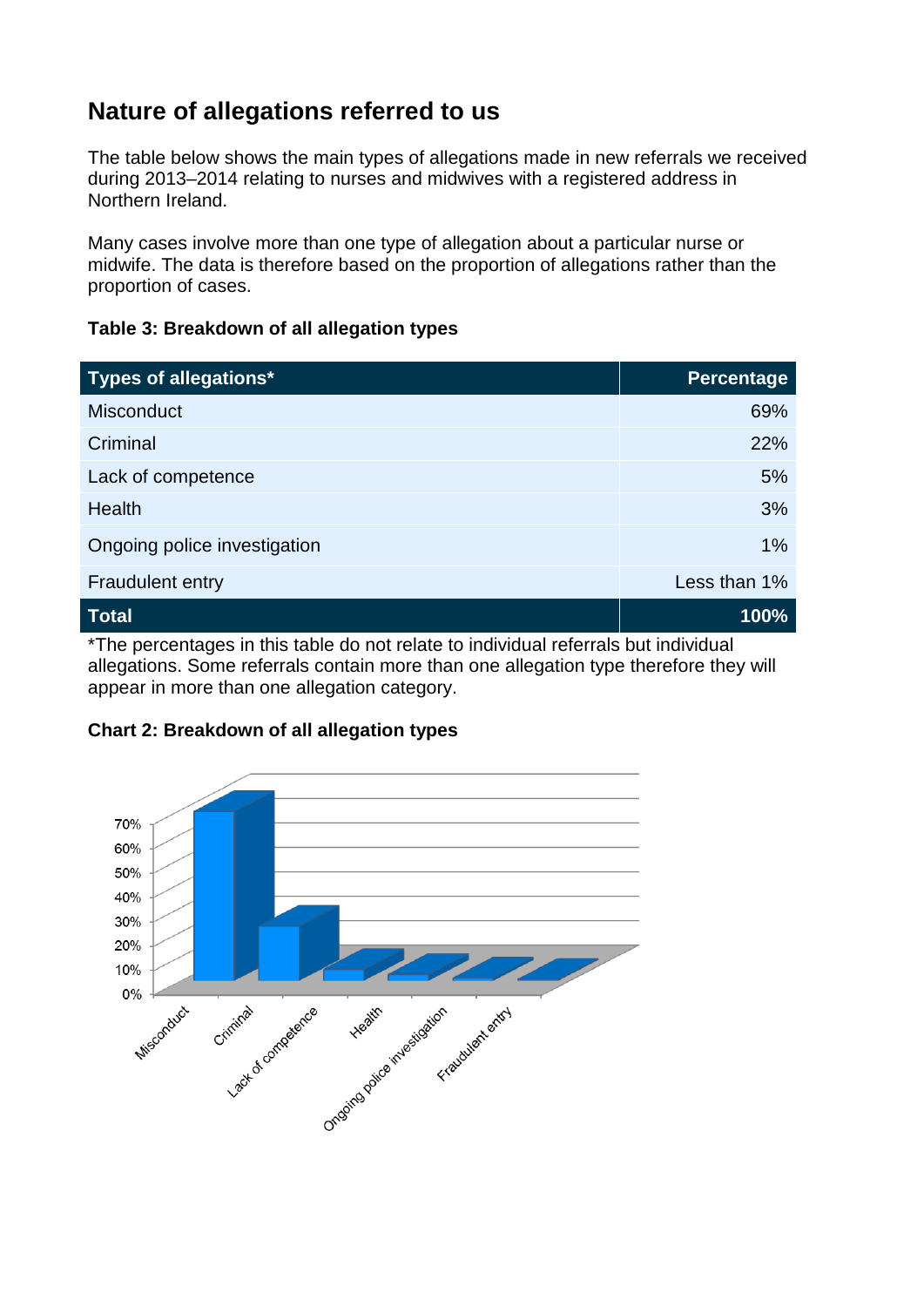## **Interim order outcomes**

We are the only organisation with the power to prevent nurses and midwives from practising in the UK if they present a risk to patient safety.

Where the public's health and wellbeing is at immediate and serious risk, we can take urgent action and impose 'interim orders'. In this situation, a practice committee panel will look at whether to suspend the nurse or midwife straight away, or restrict how they can practise, until we can thoroughly investigate the case.

We constantly assess all cases throughout the process, so that if new information comes to light at any time which suggests that there is a serious immediate risk to the public, we can consider whether an interim order is needed.

Hearings to consider an interim order take place in public. A panel will consider whether the interim order is:

- necessary to protect the public;
- in the public interest; and
- in the nurse's or midwife's interest.

The table and chart below show, for the nine interim orders that were imposed on nurses and midwives registered in Northern Ireland, the relative proportions of interim suspension orders and interim conditions of practice orders.

## **Table 4: Interim orders imposed on nurses and midwives with a registration address in Northern Ireland in 2013–2014**

| Interim order decisions              | Number of interim orders Percentage |      |
|--------------------------------------|-------------------------------------|------|
| Interim suspension order             | $\sqrt{ }$                          | 78%  |
| Interim conditions of practice order |                                     | 22%  |
| Total interim orders imposed         | 9                                   | 100% |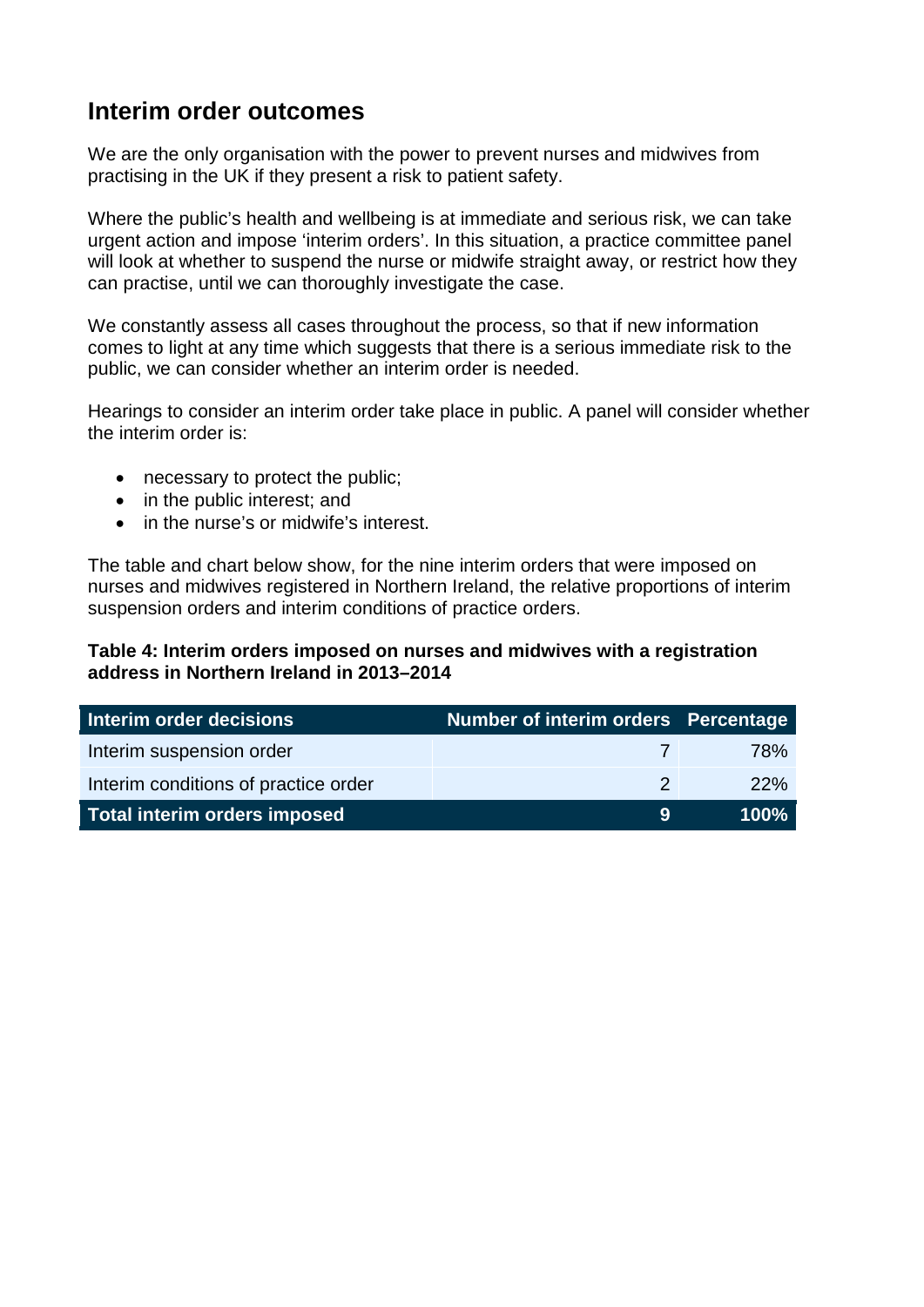## **Chart 3: Interim orders imposed 2013–2014**



## **Investigating Committee outcomes**

Once we are satisfied that the case is one for us to deal with and we have carried out an investigation, the case is considered by a panel of the Investigating Committee (IC). The IC panel decides if there is a case to answer. This means that they must decide whether there is a real prospect that the allegation could be proved at the adjudication stage.

If an IC panel decides there is no case to answer, the matter is closed. However, the case can be reopened if another referral is made about the same nurse or midwife within three years.

If a panel decides there is a case to answer, it sends the case to the Conduct and Competence Committee (CCC) or the Health Committee (HC), depending on the nature of the allegations.

The table and chart below show, for the 80 cases (for nurses and midwives registered in Northern Ireland) referred to the Investigating Committee, the relative proportions referred to adjudication or resulting in 'no case to answer'.

#### **Table 5: Investigating Committee final outcomes for nurses and midwives registered in Northern Ireland**

| <b>Investigating Committee final outcomes</b>       | <b>Number of</b><br>cases | Percentage |
|-----------------------------------------------------|---------------------------|------------|
| Refer to Conduct and Competence Committee (CCC)     | 37                        | 46%        |
| Refer to Health Committee (HC)                      | $\mathcal{P}$             | 3%         |
| <b>Total referred for adjudication</b>              | 39                        | 49%        |
| No case to answer                                   | 41                        | 51%        |
| <b>Total Investigating Committee final outcomes</b> | 80                        | 100%       |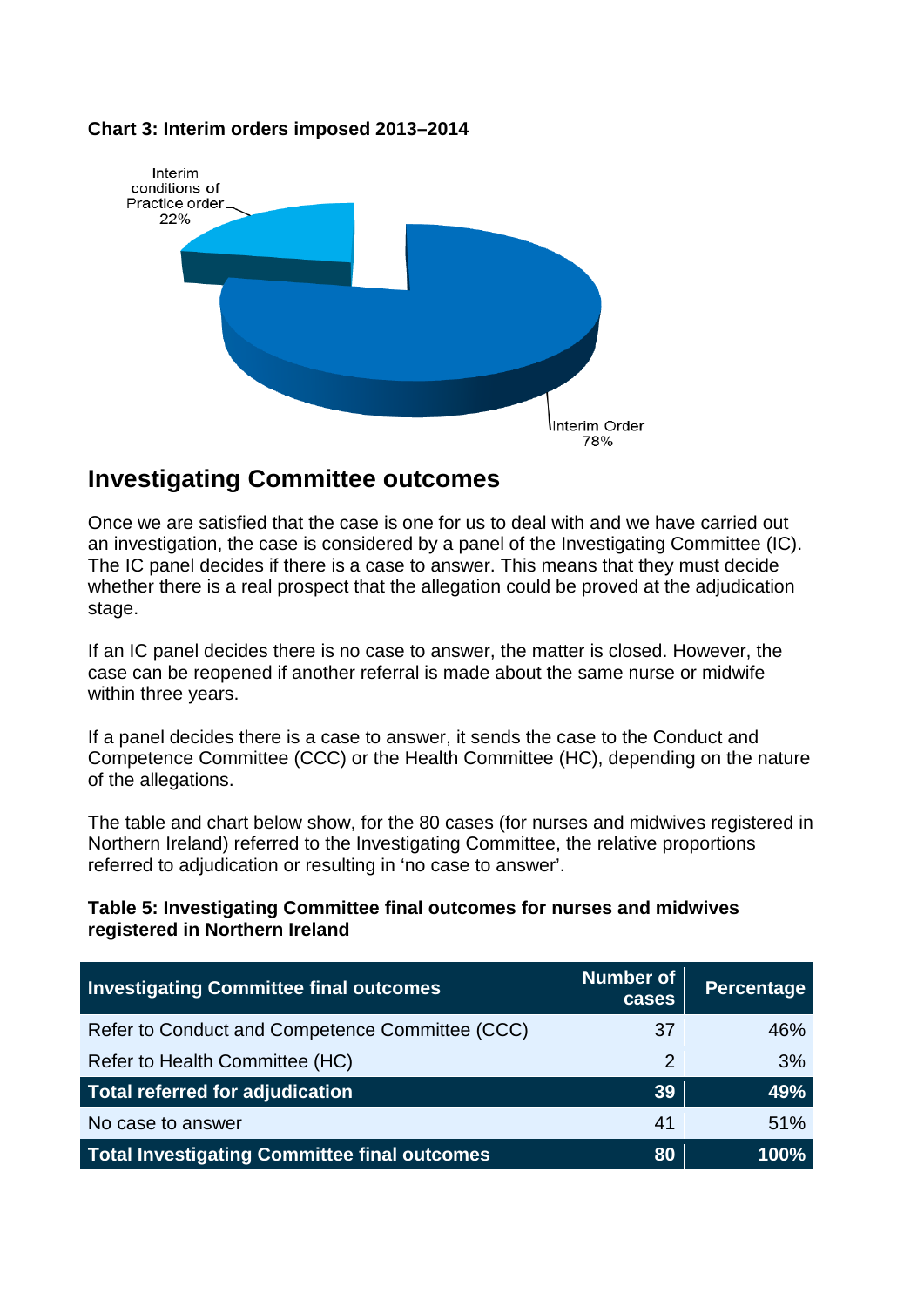## **Chart 4: Investigating Committee final outcomes for nurses and midwives registered in Northern Ireland**



## **Adjudications**

## **Conduct and Competence Committee and Health Committee final outcomes**

The Conduct and Competence Committee considers and makes final decisions on cases involving concerns about the conduct or competence of a nurse or midwife. The committee can send a case to the Health Committee for a decision if it considers that the issues raised are more appropriate for that committee provided that the allegations are not serious enough that they could result in a striking-off order.

The Health Committee considers cases where a nurse or midwife's fitness to practise may be impaired due to physical or mental health issues. It can send a case to the Conduct and Competence Committee for a decision if it considers that the concerns raised relate more to a nurse or midwife's conduct or competence than health issues.

For nurses or midwives whose registered address is in Northern Ireland, the hearing will take place in Northern Ireland. The outcomes, including any interim orders, will apply throughout the UK, not just to practice as a nurse or midwife in Northern Ireland.

## **Table 6: CCC and HC final adjudication outcomes**

The total number of cases in which fitness to practise was found to be impaired represents approximately 0.15% of the total number of registered nurses and midwives with a registered address in Northern Ireland. A small proportion of these cases were resolved through consensual panel determinations.